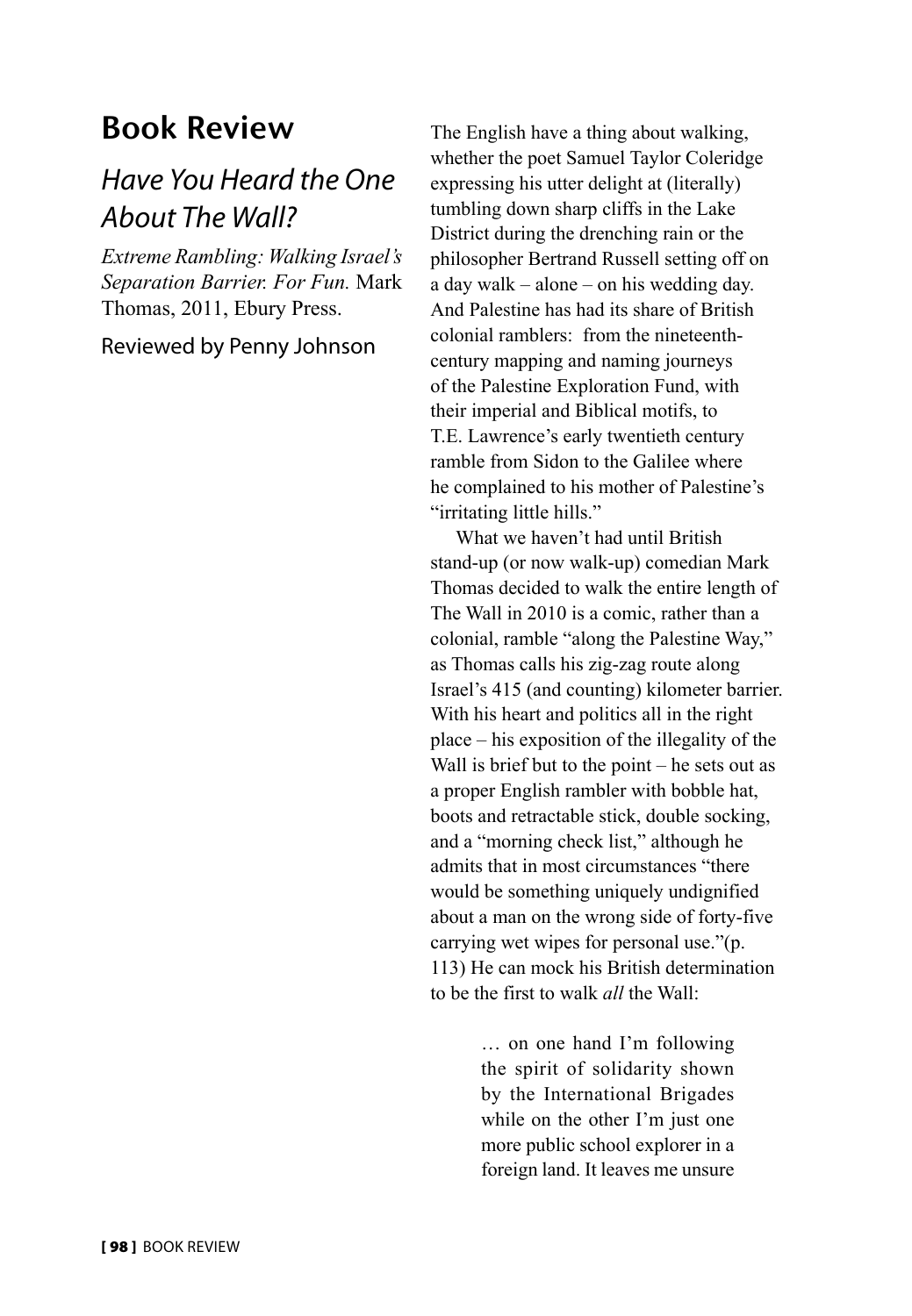as to whether to sing "Viva La Quinta Brigada" or scream "Bagsey first up Everest!" (p. 72)

His nationality accompanies him in other ways:

After my first week in the West Bank I decided that I need a T-shirt with the words "Yes I'm British. Yes I know about the Balfour Declaration." (p. 53)

As his travels continue, he becomes "tactically Scottish," forbearing, however, to reveal Lord Balfour's Scottish origins, and offering snippets instead on the Culloden Massacre and other English atrocities against the Scots.

It is perhaps no surprise that Thomas is stopped as he attempts to walk through his first checkpoint in the Jordan Valley, or that, like many of us of a certain age, his first silent thought as a young Israeli soldier asks him what he is doing is "Is your teacher around? Or any other grownups?" When Thomas instead replies, per the advice of his Palestinian companion, that he is writing a book on birds and flowers, he is handed over to another "twelve year old in wrap around shades" who proceeds to investigate his Kendall Mint Cake ("the personification of Englishness enshrined in a mint and sugar-based confection item," Thomas kindly explains). The soldier then stops him from writing in his notebook.

"Security…. you could be writing a report."… And what would I be writing? "You could tell them that we have gun … and shoes." … If Hizbollah finds out you have shoes, how will it affect security? (p. 26)

Finally released from the checkpoint and the shoe security breach, we resume our merry (and often not so merry way) along the Palestinian side of the Wall. Village after village offers tea and stories of land confiscation as Thomas, perhaps again betraying his national origins, attempts desperately to stick to his walking schedule:

Frankly, it would save a lot of time if they could all just pin the number of dunams on their chest like a marathon number and we could all crack on. (p. 46)

Comics, particularly of the British stand-up variety, find it hard to resist a good verbal crack or a tempting one-liner or put-down, and this may irritate readers who expect ordinary Palestinians to whom extraordinary evils have happened to be viewed only heroically or tragically. Thomas can find himself out of patience with the repetitive character of the village "talk on the council roof"(the dunams again) that is the "poor man's PowerPoint presentation" (p. 50) and he has the comic's sardonic eye on the sentimental. A veteran leftie who has endured many campaign films, he finds himself watching one in a small village in the Jordan Valley replete with children singing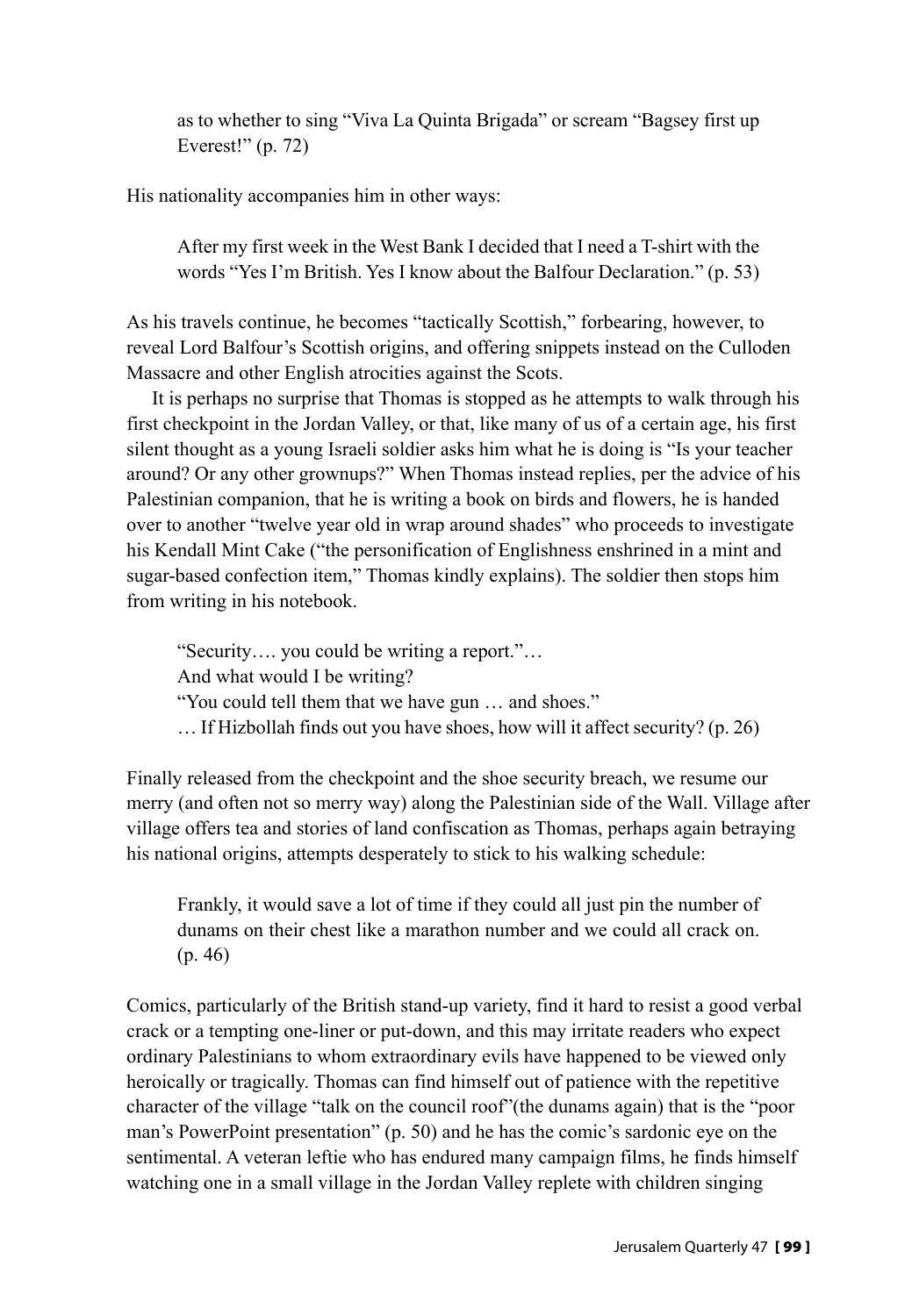songs of peace. He opines that the all too real plight of the village also includes an "infestation of singing children" and notes:

I may sound cynical but even if Che Guevara had been there, he'd have been thinking "Please God let it be Rambo by mistake…" (p. 32)

Yet in the end he turns his satirical eye on himself, the Brit with a checklist rushing to complete his schedule and thus sometimes failing to take time to listen and understand. Drenched and slowed down by heavy rain, he and his walking companion Muhammed seek a cup of tea in a Ramallah-area village café after which Thomas wants to push on. When Muhammed says yet another councilor is coming to talk to them, Thomas says they have to "keep to the schedule" and that they have heard enough stories about how "Israelis have taken their land and shot their donkeys." (p. 198) When Muhammed points out Thomas could well ask why there are so many men sitting around unemployed in the tea shop on a winter afternoon but that he is the "boss," Thomas has a sharp realization:

I am humiliated by my own pomposity and dismissive attitude. Feeling shame, I want to say "You've got me wrong. Please don't stereotype me. I'm not a colonialist. I'm not a racist. I'm just an arrogant bastard. (p. 199)

Yet humor can work also for understanding, providing precious moments of shared laughter. At the Qalqilya zoo, at the end of one leg of his journey and about to return to England for Christmas, Thomas realizes "with crushing sadness" that his then companion Mustafa, in a bad mood for several days, must see him as another variety of tourist: "We are doing the one thing he cannot: leave." But then the uneasy tension between them dissolves as they examine an "emaciated stick of a reptile" which a sign proclaims as the Palestinian national snake.

"You have a national snake? Well it looks exhausted," I blurt out before I can stop myself.

"Just like the people," says Mustafa, suddenly cackling at his own audacity. "Your snake is knackered," I return, warming to the theme.

"I know," he says, and the sign says it is not even poisonous.

He gasps, his face full of mock outrage. "Our snake is not even dangerous?" He is laughing hard now….

I wonder aloud "Do you think it is possible to see something with a little less symbolism?" (p. 86)

And indeed, as he continues, the jokes dry up and the stories return as he walks with schoolchildren through a "tunnel of shit" under Highway 443, the only way boys from the village can reach their school on the other side of the highway. The tunnel, constructed by Israel to "solve" the problem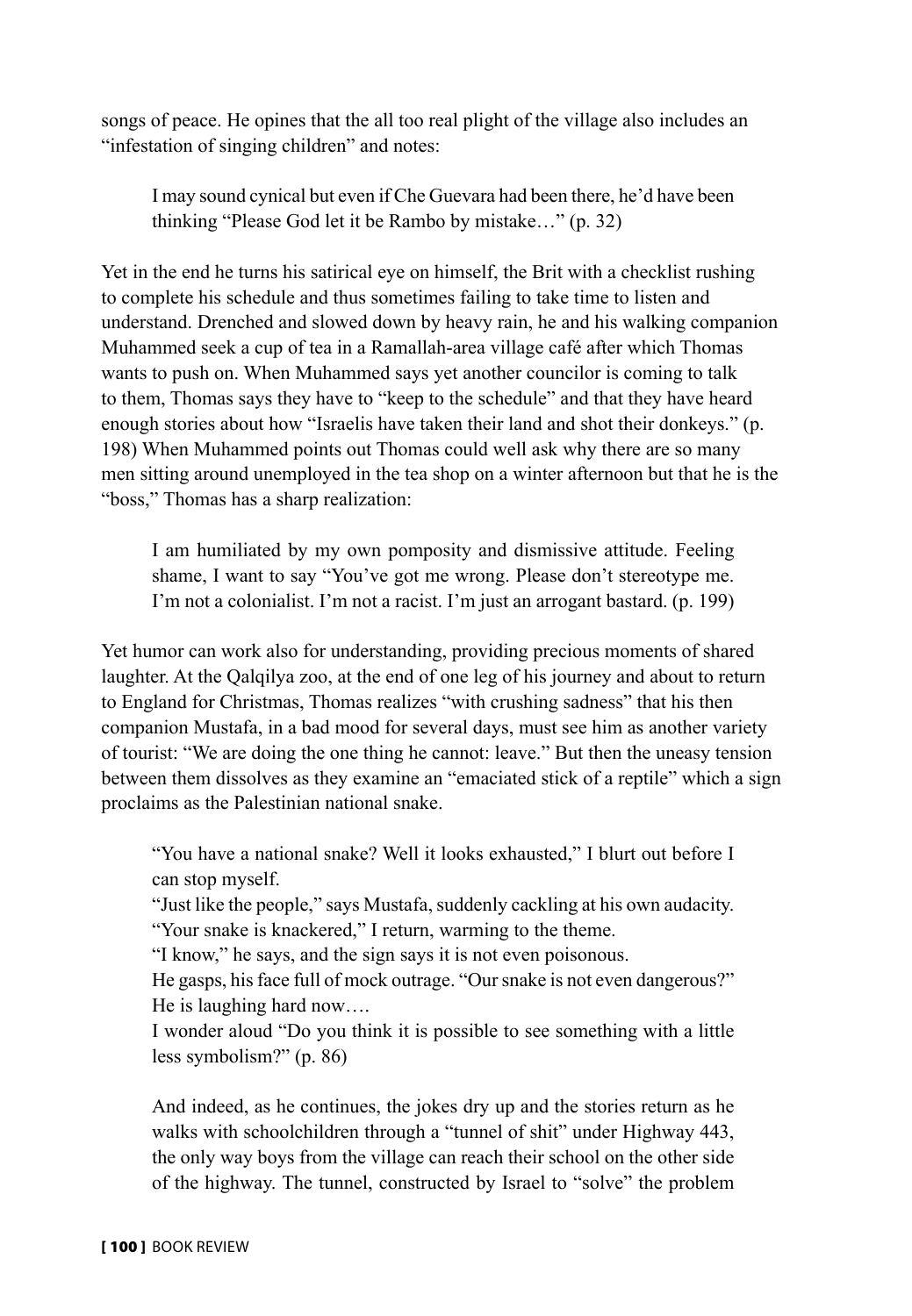of schoolchildren who are not allowed on the Israeli-only road, has two channels: one where the children walk and one where sewage from the Beit Horon settlement flows. As he continues walking towards Jerusalem, stories he has forgotten along his journey accompany him: "having left them behind, these tales have caught up with me." (p. 218)

Along the way, unplanned encounters with Israeli soldiers and settlers and planned interviews with Israeli officials provide comedy with a darker twist. While we enjoy with Thomas the bed and breakfast scene run by Natan, an Ariel settler whose garden features a priapic fountain and Snow White and the Seven Dwarfs, Natan's spouting of every Zionist cliché in the book deadens even Thomas's humor. And then there is the interview with the intellectual architect of the barrier ("a cross between a cab driver and Dr. Strangelove") Professor Arnon Soffer, who rails almost equally about the Arab demographic flood (Palestinians with twelve children) and "bloody Tel Aviv with their small dogs and croissants" and failure to breed. (p. 207) Or Danny Tirza, the designer of the barrier, who calls the Green Line "nothing" and praises himself when Thomas brings up the children walking in the tunnel of sewage, noting that he has placed a step there for the kids to avoid the waste. Thomas comments:

He is seemingly unaware that his effort to alleviate the children's experience while forcing them to share a tunnel with human shit is nothing but an admission that he knows how wrong it is. (p. 313)

Next to Tirza and Sofer, Israeli soldiers at checkpoints seem almost innocent, although at one point, "trespassing" in the no-go zone on the Israeli side of the Wall, he and his Israeli guide are confronted by very angry soldiers:

I respond to the four soldiers who now surround us at gunpoint in a way that only the British middle class can: I bellow the solitary word: "Sorry". It is uttered in the traditional way, cringingly, and more sung than spoken, as much a sign of embarrassment as an apology. (p. 187)

Endearingly, Zohar, his Israeli guide, "displays his own sense of impeccable timing" at this point and starts to hand out leaflets on Israeli war crimes.

Schedule and a British quixotic sense of adventure aside, what keeps Thomas going is also the beauty of the hills that surround him:

Yet every day I start with optimism. Not through strength of character on my part: no, it is the sight of the hills…. Each day I am amazed by their beauty – some times I nearly cry in awe. (p. 71)

Indeed, it is only during a stay in Jerusalem where the Wall runs along and through Palestinian neighborhoods – and where he meets the mega "religious real estate